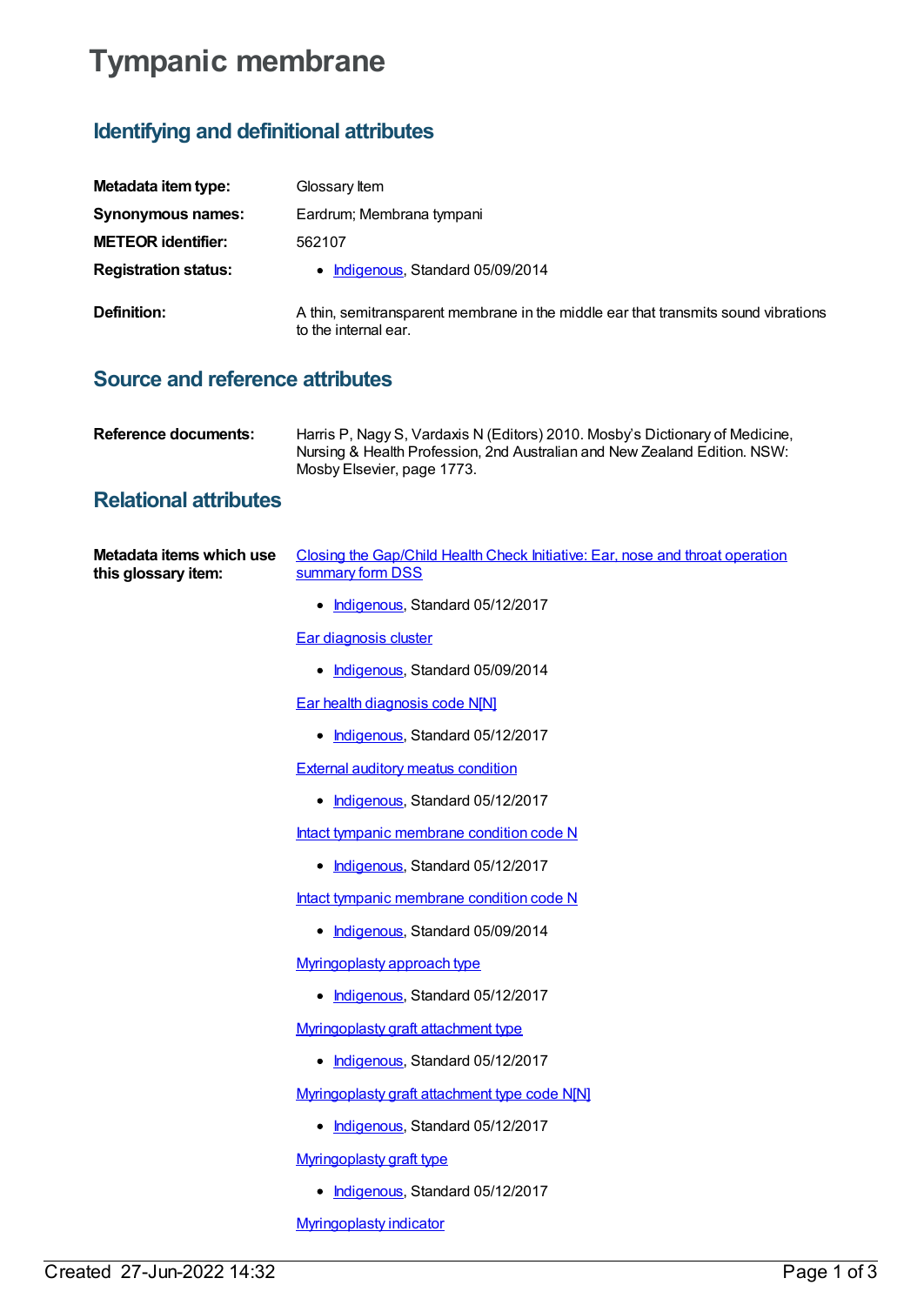• [Indigenous](https://meteor.aihw.gov.au/RegistrationAuthority/6), Standard 05/12/2017

#### [Myringotomy](https://meteor.aihw.gov.au/content/572718) indicator

• [Indigenous](https://meteor.aihw.gov.au/RegistrationAuthority/6), Standard 05/12/2017

[Patient—intact](https://meteor.aihw.gov.au/content/505129) tympanic membrane condition

• [Indigenous](https://meteor.aihw.gov.au/RegistrationAuthority/6), Standard 05/09/2014

[Patient—intact](https://meteor.aihw.gov.au/content/507838) tympanic membrane condition, code N

• [Indigenous](https://meteor.aihw.gov.au/RegistrationAuthority/6), Standard 05/12/2017

[Patient—intact](https://meteor.aihw.gov.au/content/505133) tympanic membrane condition, code N

• [Indigenous](https://meteor.aihw.gov.au/RegistrationAuthority/6), Superseded 05/12/2017

[Patient—intact](https://meteor.aihw.gov.au/content/682254) tympanic membrane indicator

• [Indigenous](https://meteor.aihw.gov.au/RegistrationAuthority/6), Standard 05/12/2017

[Patient—intact](https://meteor.aihw.gov.au/content/505104) tympanic membrane indicator, yes/no code N

• [Indigenous](https://meteor.aihw.gov.au/RegistrationAuthority/6), Superseded 05/12/2017

[Patient—intact](https://meteor.aihw.gov.au/content/682256) tympanic membrane indicator, yes/no code N

• [Indigenous](https://meteor.aihw.gov.au/RegistrationAuthority/6), Standard 05/12/2017

[Patient—tympanic](https://meteor.aihw.gov.au/content/534467) membrane perforation dry condition, code N

• [Indigenous](https://meteor.aihw.gov.au/RegistrationAuthority/6), Standard 05/09/2014

[Patient—tympanic](https://meteor.aihw.gov.au/content/537205) membrane perforation dry status

• [Indigenous](https://meteor.aihw.gov.au/RegistrationAuthority/6), Standard 05/09/2014

[Patient—tympanic](https://meteor.aihw.gov.au/content/507591) membrane perforation indicator

• [Indigenous](https://meteor.aihw.gov.au/RegistrationAuthority/6), Standard 05/12/2017

[Patient—tympanic](https://meteor.aihw.gov.au/content/507593) membrane perforation indicator, yes/no code N

• [Indigenous](https://meteor.aihw.gov.au/RegistrationAuthority/6), Standard 05/12/2017

[Patient—tympanic](https://meteor.aihw.gov.au/content/505078) membrane perforation location

• [Indigenous](https://meteor.aihw.gov.au/RegistrationAuthority/6), Standard 05/09/2014

[Patient—tympanic](https://meteor.aihw.gov.au/content/505084) membrane perforation location, code N

• [Indigenous](https://meteor.aihw.gov.au/RegistrationAuthority/6), Standard 05/09/2014

[Patient—tympanic](https://meteor.aihw.gov.au/content/498155) membrane perforation size

• [Indigenous](https://meteor.aihw.gov.au/RegistrationAuthority/6), Standard 05/09/2014

[Patient—tympanic](https://meteor.aihw.gov.au/content/498159) membrane perforation size, code N

• [Indigenous](https://meteor.aihw.gov.au/RegistrationAuthority/6), Standard 05/09/2014

[Patient—tympanic](https://meteor.aihw.gov.au/content/567834) membrane perforation size, code N

• [Indigenous](https://meteor.aihw.gov.au/RegistrationAuthority/6), Superseded 05/12/2017

[Patient—tympanic](https://meteor.aihw.gov.au/content/498143) membrane perforation status

• [Indigenous](https://meteor.aihw.gov.au/RegistrationAuthority/6), Standard 05/09/2014

[Patient—tympanic](https://meteor.aihw.gov.au/content/498146) membrane perforation status, code N

• [Indigenous](https://meteor.aihw.gov.au/RegistrationAuthority/6), Standard 05/09/2014